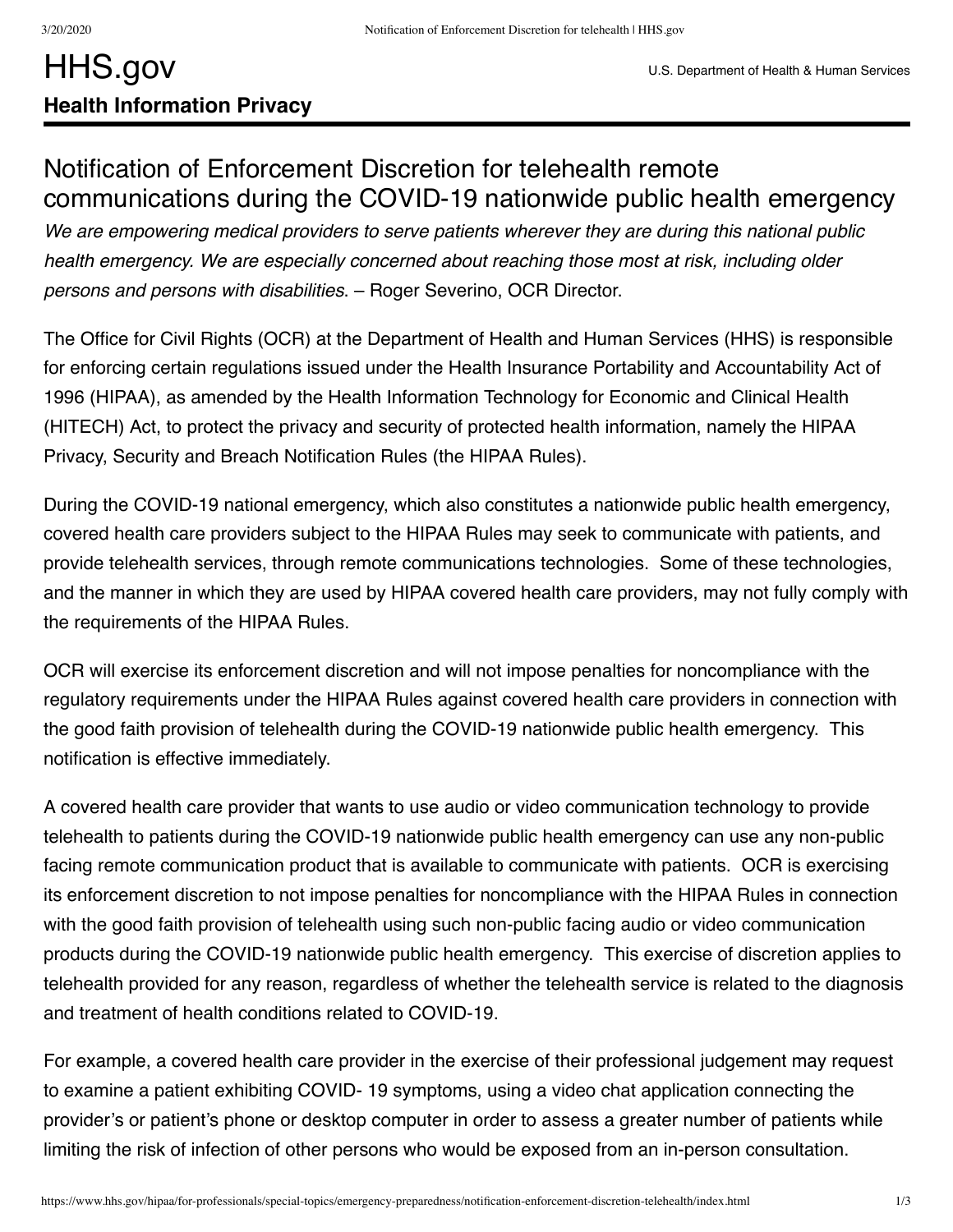## 3/20/2020 Notification of Enforcement Discretion for telehealth | HHS.gov

Likewise, a covered health care provider may provide similar telehealth services in the exercise of their professional judgment to assess or treat any other medical condition, even if not related to COVID-19, such as a sprained ankle, dental consultation or psychological evaluation, or other conditions.

Under this Notice, covered health care providers may use popular applications that allow for video chats, including Apple FaceTime, Facebook Messenger video chat, Google Hangouts video, or Skype, to provide telehealth without risk that OCR might seek to impose a penalty for noncompliance with the HIPAA Rules related to the good faith provision of telehealth during the COVID-19 nationwide public health emergency. Providers are encouraged to notify patients that these third-party applications potentially introduce privacy risks, and providers should enable all available encryption and privacy modes when using such applications.

Under this Notice, however, Facebook Live, Twitch, TikTok, and similar video communication applications are public facing, and should not be used in the provision of telehealth by covered health care providers.

Covered health care providers that seek additional privacy protections for telehealth while using video communication products should provide such services through technology vendors that are HIPAA compliant and will enter into HIPAA business associate agreements (BAAs) in connection with the provision of their video communication products. The list below includes some vendors that represent that they provide HIPAA-compliant video communication products and that they will enter into a HIPAA BAA.

- Skype for Business / Microsoft Teams
- Updox
- VSee
- Zoom for Healthcare
- Doxy.me
- Google G Suite Hangouts Meet

**Note:** OCR has not reviewed the BAAs offered by these vendors, and this list does not constitute an endorsement, certification, or recommendation of specific technology, software, applications, or products. There may be other technology vendors that offer HIPAA-compliant video communication products that will enter into a HIPAA BAA with a covered entity. Further, OCR does not endorse any of the applications that allow for video chats listed above.

Under this Notice, however, OCR will not impose penalties against covered health care providers for the lack of a BAA with video communication vendors or any other noncompliance with the HIPAA Rules that relates to the good faith provision of telehealth services during the COVID-19 nationwide public health